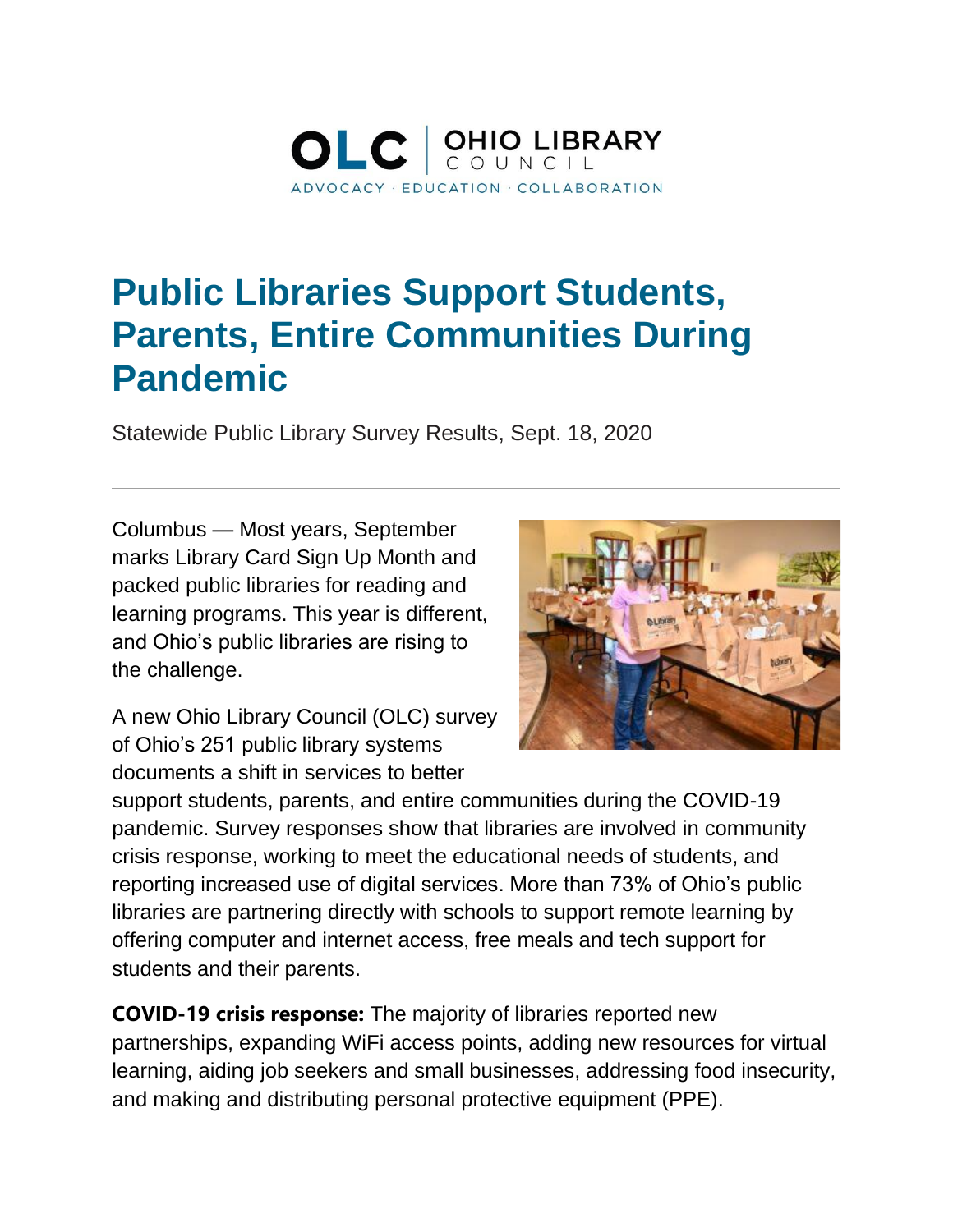For example, the Muskingum County Library System purchased 65 mobile WiFi hotspots for families to borrow and use at home. The library also leaves its WiFi on 24/7. The Parma-Snow Branch of the Cuyahoga County Public Library partnered with Baba's Yard to distribute five tons of fresh produce to those in need.

**Public demand for library services:** The survey finds that all libraries have established health and safety protocols for staff, social distancing requirements for patrons, and procedures for sanitizing materials. More than 95% are offering curbside pickup, delivery, and by-appointment services. Many are providing a completely contact-free experience.

For example, the Mercer County District Library transformed one of its two entrances into a pickup locker zone.

Libraries also report a spike in WiFi usage, digital downloads and virtual reference services (by phone, chat and email). They have also processed a record number of library e-cards since the pandemic hit. The Public Library of Steubenville and Jefferson County issued 600 e-cards in one day!

## **Meeting educational needs:**

Public libraries are working overtime to address the needs of remote learners, teachers, and parents. They are leading activities such as technology training and virtual homework help. Nearly three-quarters (74.9%) of Ohio's public libraries provide one-on-one technology assistance. And more than half have purchased new materials or created special programs for homeschooling and remote learning.



For example, the Cincinnati and Hamilton County Public Library hosted a session for parents on how to successfully launch their child's online learning. In Champaign County, the St. Paris Public Library installed new Study Hubs to offer students WiFi access and a quiet place to learn.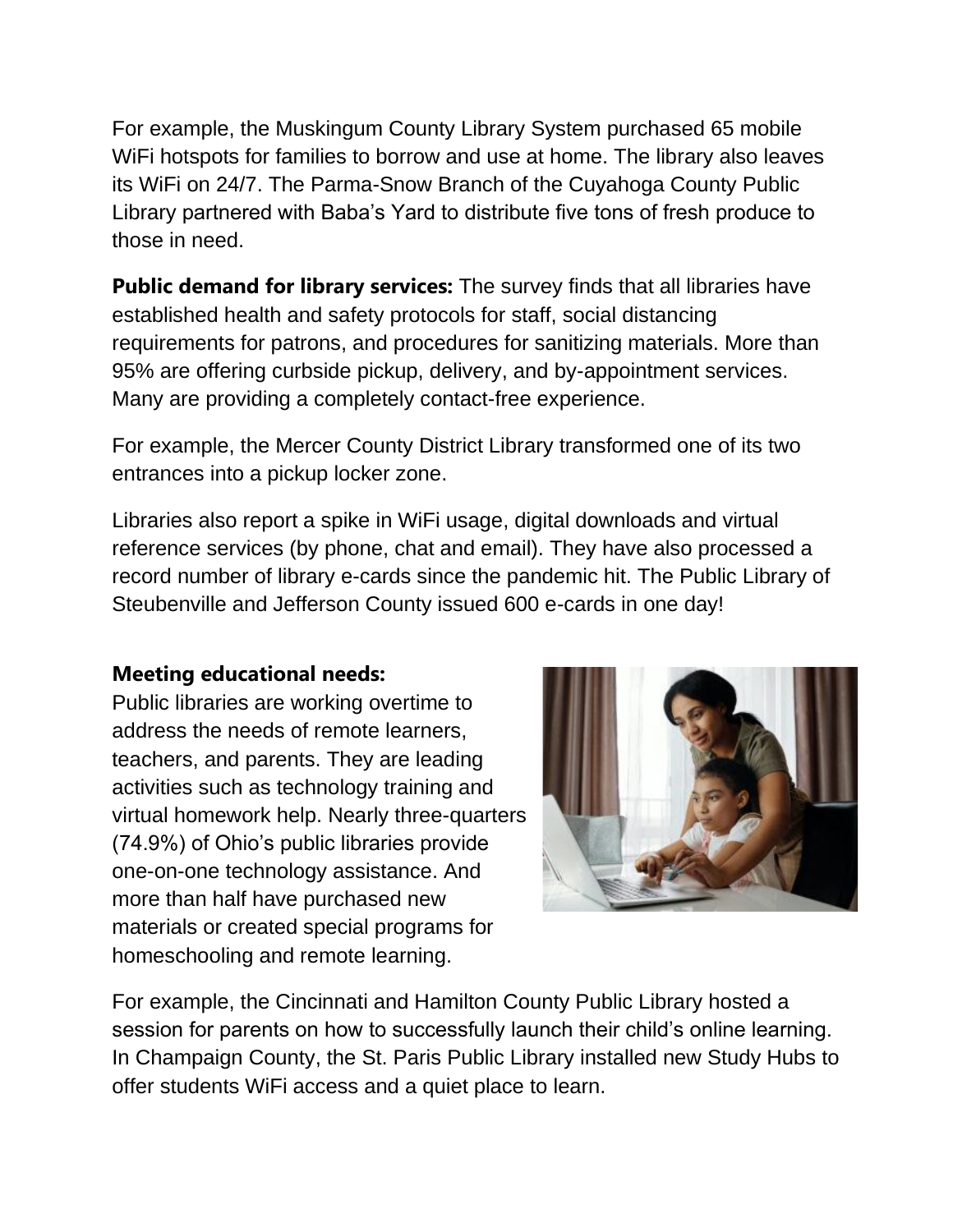"A lot has changed in the last six months, but our libraries continue to find ways to provide impactful service," said Michelle Francis, Executive Director, Ohio Library Council. "From partnering with schools and local food banks to loaning laptops and WiFi hotspots, Ohio's public libraries are coming up with creative ways to help their communities through this difficult time."

## **Ohio Public Library Survey**

## **Statewide Public Library Survey Results**

[results collected Aug. 24-Sept. 8, 2020]

| Offering curbside pickup, drive-through, delivery,<br>and/or by-appointment services | 95.2% |
|--------------------------------------------------------------------------------------|-------|
| Loaning mobile WiFi hotspots                                                         | 61.8% |
| Partnering with schools                                                              | 73.6% |
| Providing one-on-one technology training and<br>tech tutoring appointments           | 74.9% |
| Helping people find social services                                                  | 60.4% |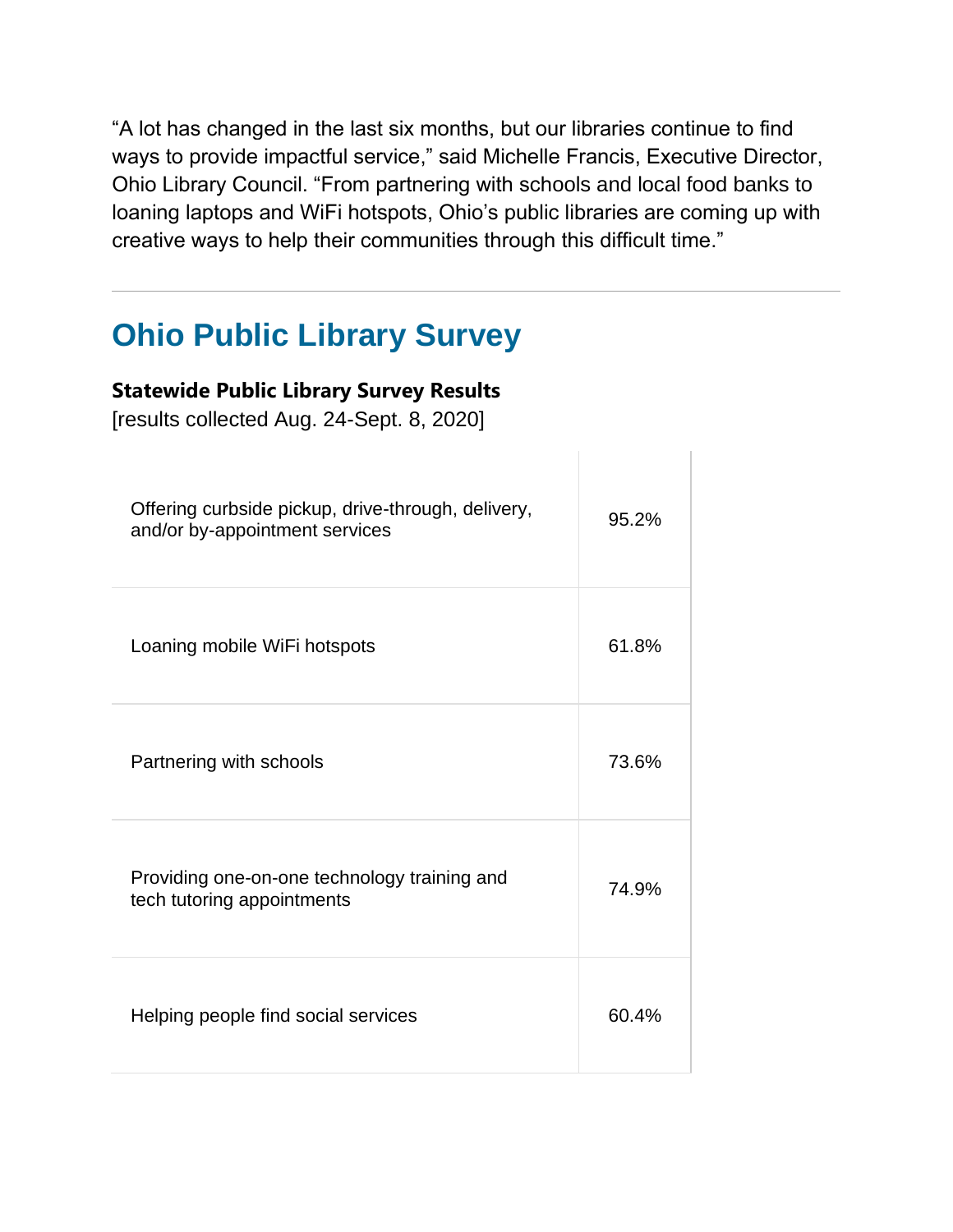| Adding resources for homeschooling and remote<br>learning                                                   | 62.4% |
|-------------------------------------------------------------------------------------------------------------|-------|
| Providing job search assistance (including resume<br>and interview help)                                    | 66.7% |
| Assistance with hunger relief efforts/working with<br>food banks/providing free meals to students           | 22.8% |
| Providing online educational courses (Gale,<br>LinkedIn Learning, Treehouse, Language learning,<br>$etc.$ ) | 85%   |
| <b>Offering Virtual Storytimes</b>                                                                          | 84.9% |
| <b>Providing Virtual Reference Services</b>                                                                 | 80.3% |
| Installed self-serve<br>pickup lockers                                                                      | 26.8% |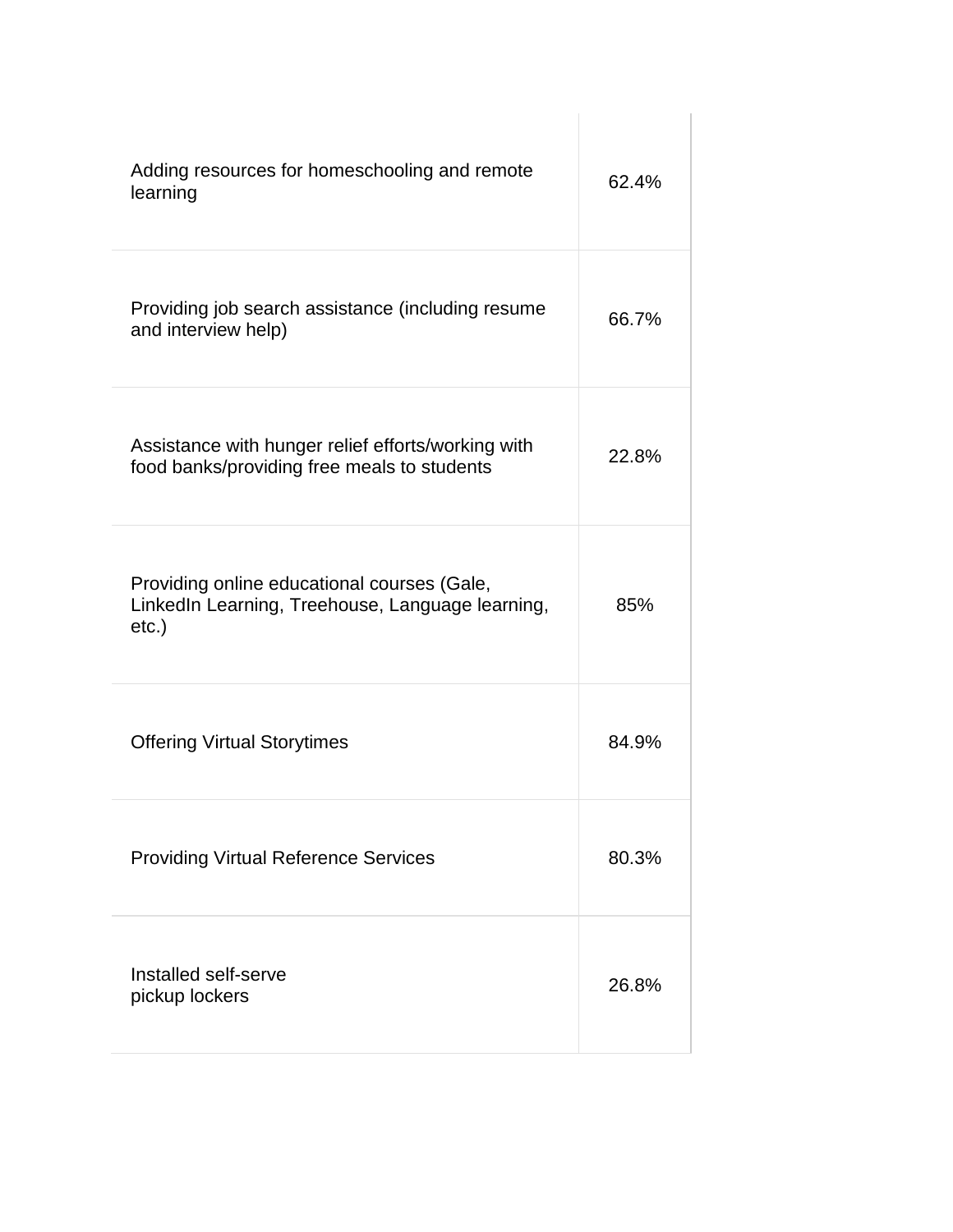| Installed touchless door sensors       | 24.4% |
|----------------------------------------|-------|
| Installed touchless restroom fixtures  | 50%   |
| Installed new air filtration systems   | 42.1% |
| Installed water bottle filing stations | 43.9% |
| Making and distributing PPE            | 37.1% |